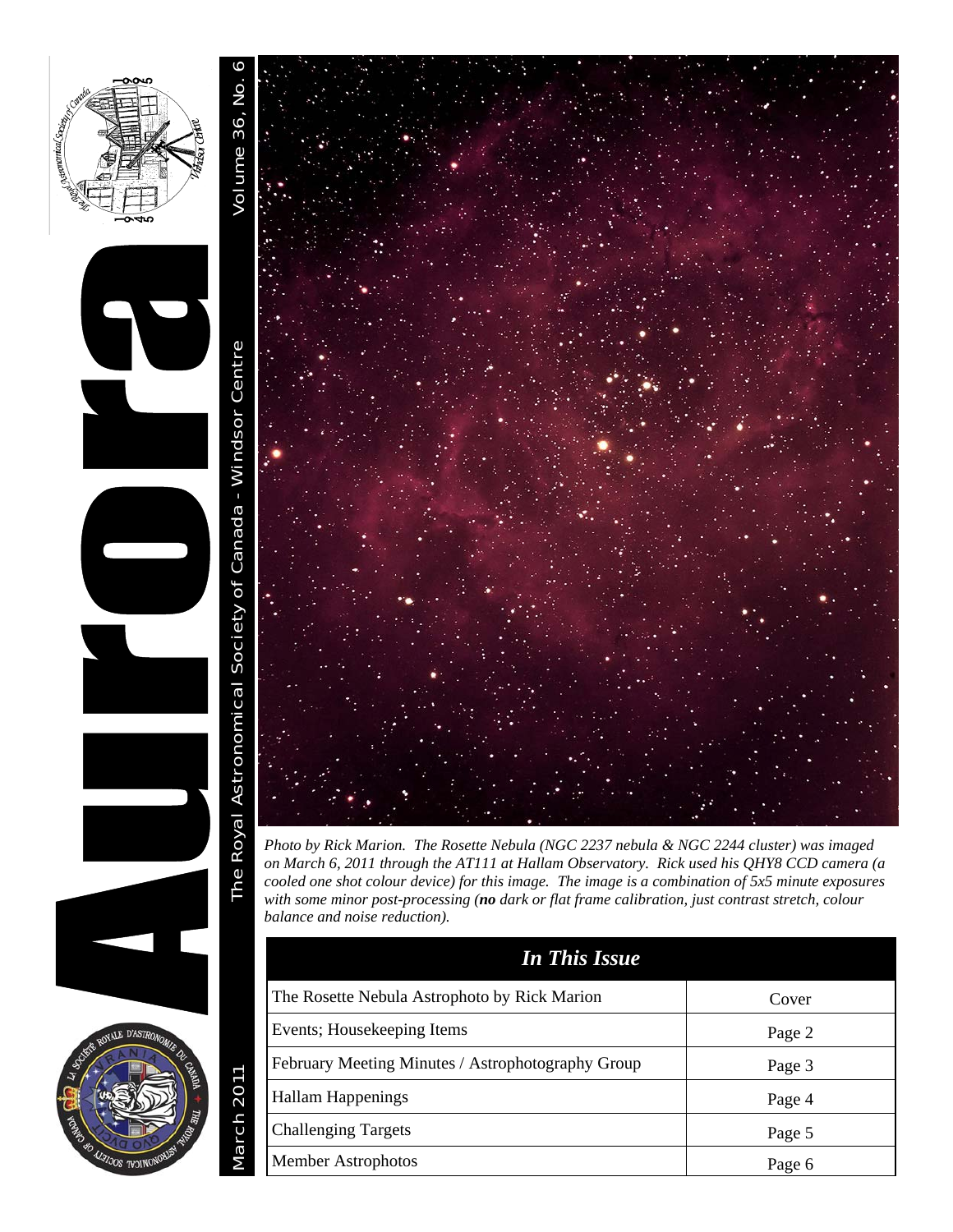# Calendar of Events

### *Our next meeting…*

Tuesday April 19, 2011 **7:30 p.m.** at Maidstone K of C Hall

10720 County Road 34 (Old Highway #3)

*Main Speaker…* 

Steve Pellarin

## *Topic…*

"The Search for Exoplanets, Part II"



#### @2000 MapQuest.com, Inc.; @2000 DMTI

## Submissions

Aurora is published monthly except for July, August and December. The September, October, January, March and May issues are full newsletters (usually 6 pages) with a number of member submitted articles. The November, February, April and June issues are short flyers (2 pages).

Submitted articles can be of any length from a paragraph to multiple pages. I can scan pictures and/or diagrams (both prints and film) to support your article and the originals will be returned to you.

Submission deadline is the 1st of the month.

Editor: Steve Mastellotto Email: mmastellotto@cogeco.ca

### *Activities...*

 $\overline{\phantom{0}}$ 

*Member's Night:* Saturday March 26th starting at 8:00 p.m. at Hallam Observatory. Have you ever wondered how to get there, what equipment is there, what the site is like to observe from or how dark the skies are? Regular visitors are available to "buddy up" with to answer these questions and guide you once you are onsite so come on out to Hallam.

*Open House Night at Hallam:* The next open house night at Hallam is on Saturday April 9th at 8:30 p.m..

*Earth Day/Astronomy Day:* Sunday May 1st from 10:00 a.m. - 4:00 p.m. at Mic Mac Park.

*Science Rendezvous 2011:* Saturday May 7 from 10:00 a.m.- 4:00 p.m. at the University of Windsor. Also there will be observing at Hallam Observatory that night starting at 8:30 p.m.

### **Hallam Observatory Site**

**Directions:** The map at left shows the Comber area and it includes the major highways (401, 77, 8 and 46) that are in the area of the observatory.

The most direct route from Windsor is "highlighted" on the map which is to take Highway 401 East to Highway 77 South to South Middle Road. Turn right onto South Middle Road and go about 1 kilometer and just after the point where Concession 9 joins it (it is hard to see this intersection) you will find the observatory site on the South side (left) of the road.

If you hit the Rochester Townline Road (you come to a stop sign) you have gone too far.

# Membership

The Windsor Centre of The Royal Astronomical Society of Canada meets on the 3rd Tuesday of every month (except July and August) at the K of C Maidstone Recreation Centre. In addition to regular meetings the centre hosts a number of observing nights, a picnic and a December social. Members receive a copy of the Observer's Handbook, a subscription to SkyNews magazine and access to the Centre's library and telescopes. And optionally the RASC Journal in print form—online version free.

Annual Membership Fees: Please see the RASC website at **www.rasc.ca** for current rates.

Contact Greg Mockler at (519) 326-7255 or visit our website at: http://www.rascwindsor.com for more information.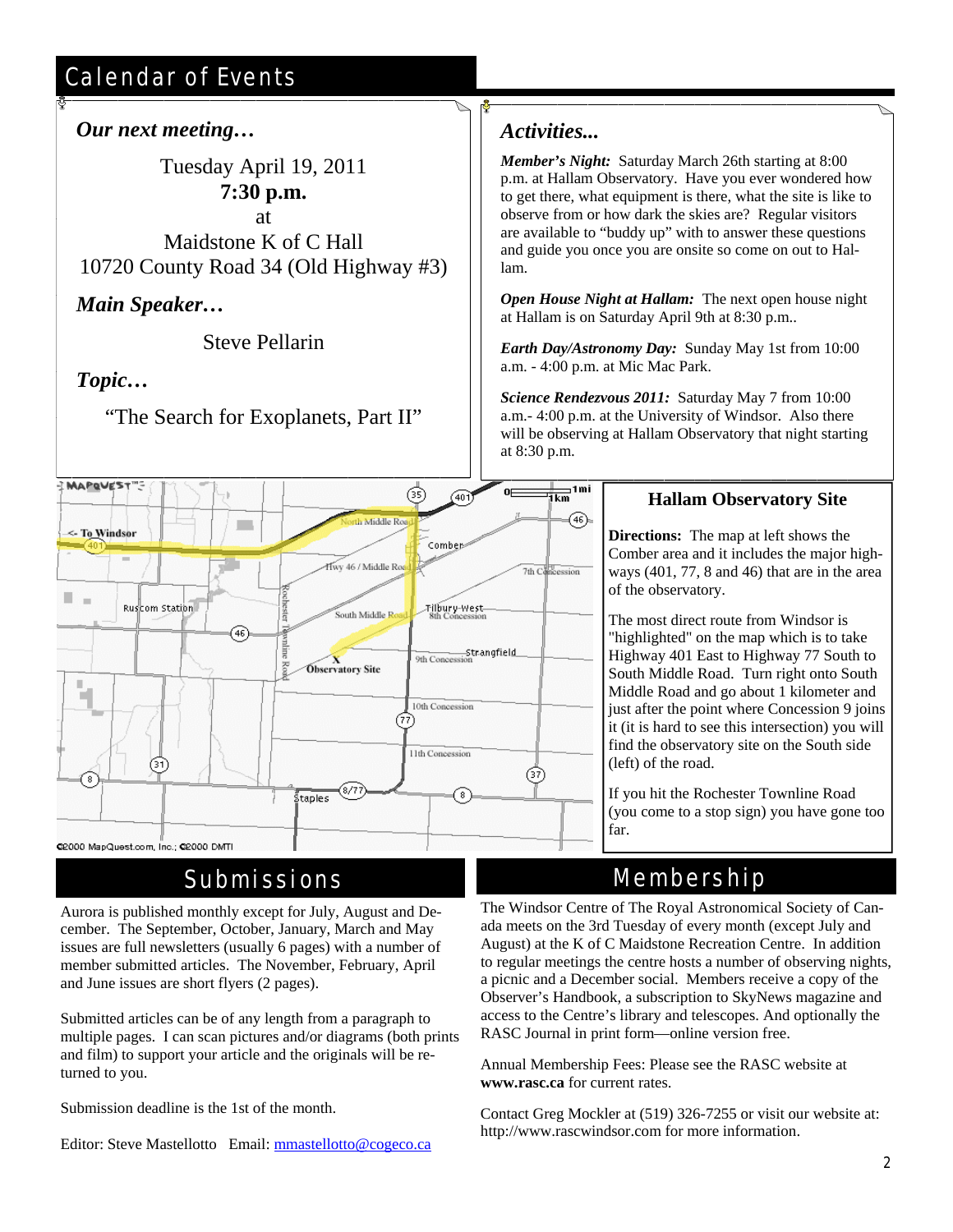## February 2011 Meeting Minutes by Art Rae

Minutes from the meeting of February 15, 2011 at the Maidstone Recreation Centre.

Windsor Centre President Paul Pratt chaired the Meeting. Paul called the Meeting to order at 7:00 p.m. and welcomed members and guests.

Motion to accept the Minutes of the last meeting of January 18, 2011. Moved by Pierre Boulos, Seconded by Brian Thomas. MOTION CARRIED

#### **Business**

**Secretary, Arthur Rae:** No correspondence to report.

**Librarian, Rick Marion:** Rick could not attend the meeting.

**Newsletter Editor, Steve Mastellotto:** As always looking for articles and Steve mentioned the book review in the February Flyer as an example of something that would be of interest to the membership.

**Education Director, Randolph Groundwater:** The Windsor Centre has signed on for the upcoming Science Rendezvous event at the University of Windsor. Need volunteers to staff display, talk to visitors.

**Public Events Chair, Peter Bondy:** Pete could not attend the meeting.

**National Council Representative, Mike Mastronardi:** No Report - he will be attending the upcoming National Council Meeting in Toronto.

**Director of Observatory, Dave Panton:** Reported snow has been cleared out to make a pathway to observatory building by Al DesRosiers.

**Treasurer, Greg Mockler:** Bank account balance \$5,700 and membership at 95 members.

Paul showed a number of **recent images** taken at Hallam Observatory by Brian Thomas. They included M42 the Orion Nebula.

Another **photo presentation** by Dave Panton demonstrated the light pollution issue facing our Hallam Observatory. Dave also showed images he has compiled to demonstrate the proportions of sizes of the wind turbine towers that will be situated around the Hallam Observatory.

President Paul introduced the main speaker for the night, Windsor Centre member, Juliana Grigorescu.

### **Main Presentation**

**Juliana Grigorescu,** *"It's All Stars"***:** Juliana led us through the historic study of stars and their evolution and lifetime cycles. Star magnitude was defined then luminosity. Star distances and

measuring techniques were explained. Stars types are classified into various groups based on their mass. The fuel burning process was then explained for the various star types including low mass Red Dwarfs, intermediate and high mass objects. The evolution sequence of a star was laid out including the chemical reactions of fuel and pressure that lead to the end of a star's life as a Red Giant then a Supernova. Super giant stars, Planetary Nebulae, Supernova fading and types, Pulsars and Black Holes were further defined.

#### **Announcements**

The next **Open house** at the Hallam Observatory will be March 12, 2011 starting at 7:00 p.m.

Dr. Baylis notified the members that the next **Science Cafe**  meeting titled "Science and Medicine" will be held on February 16th in Windsor at Science City.

**Director of Observing, Steve Pellarin:** Steve presented a video of ESA weekly newscasts showing the latest furthest galaxy found by the ESO large array telescope.

Steve then showed the latest images of the day's Stardust space probe encounter with Comet Tempel 1 and the latest Solar Flare report, the largest flare of the year this far.

February Sky Report included planetary targets Jupiter, Saturn, Venus and Mercury visibility opportunities. Of special interest is Jupiter with the return of it's southern equatorial band and Saturn showing a northern hemisphere storm that has the brightest cloud feature ever seen on that planet. Other February and March objects of interest included a morning conjunction of Venus, the Moon and asteroid Juno. With winter transparency still here deep sky objects are at their best including the Rosette Nebula, Duck Nebula (NGC2359) and M93. Steve referred back to Brian Thomas' image of the Rosette nebula and NGC891 in Andromeda as objects to look for.

The Meeting was adjourned at 10:30 p.m.

## Astrophotography Group

A group of Windsor Centre members have started an email distribution list for members interested in astrophotography. So far the typical traffic is about 1 email a day so you won't be overloaded with messages. The intent is to have a place to ask questions about astrophotography and discuss topics of interest to those of us doing astrophotography either from our backyards or Hallam Observatory. There are no definite plans to have any face to face meetings or group projects at this point but it is really up to the group to decide what we want to do.

A couple of items that may be of interest to the group are an online photo hosting site (like Zenfolio or Smugmug) and a calendar based on our astrophotos.

If you are interested in participating please send an email to Steve Mastellotto at mmastellotto@cogeco.ca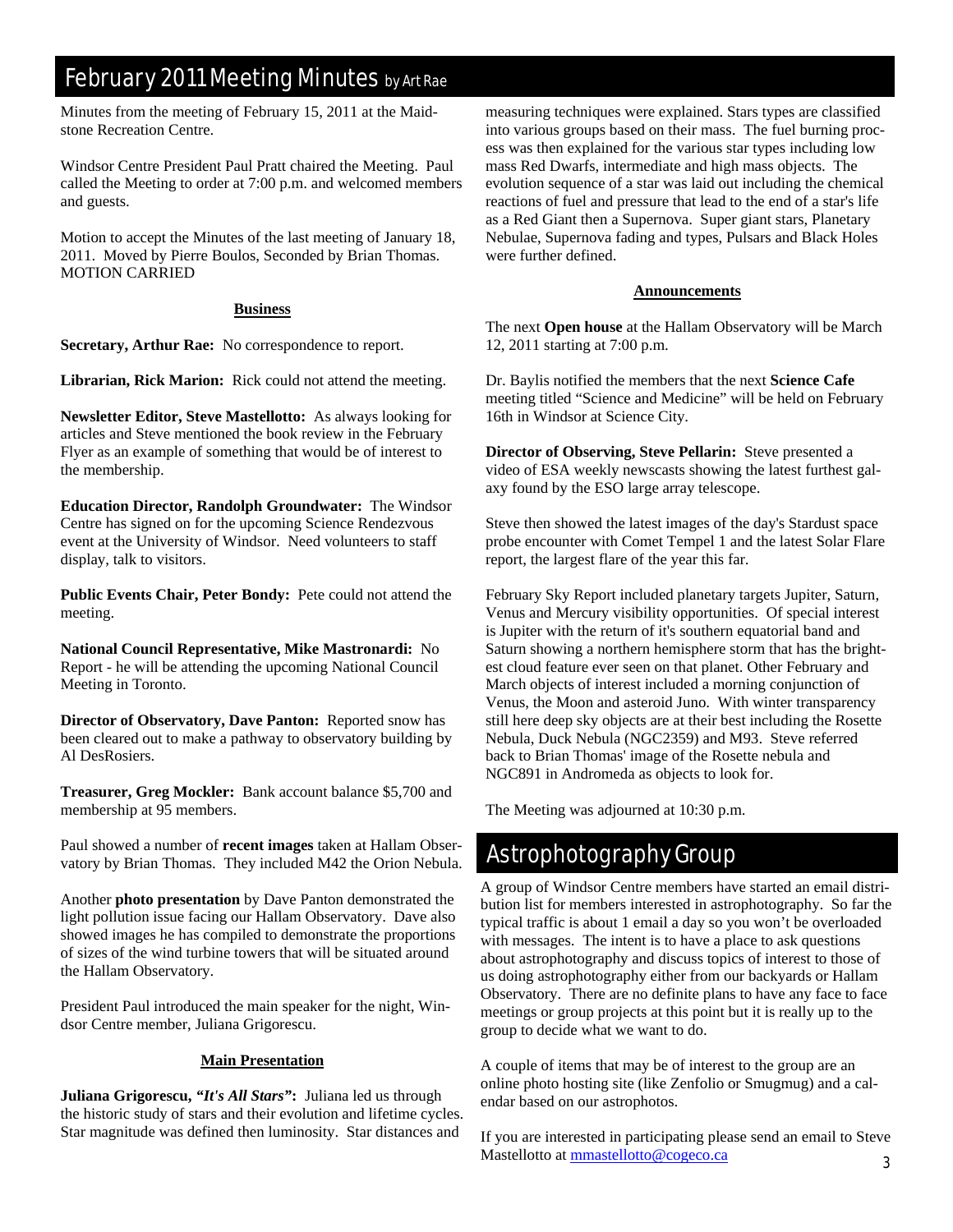## Hallam Happenings by Dave Panton

Winter 2010/2011 has been brutal in every way. Too cold, too much snow and now another threat to our skies at Hallam. The brightly lit Mortenson wind turbine project construction yard on Knapp road was bad enough. A kilometer West the Cangen company seems to have enlarged their yard, festooned it with big mercury vapour lights and is currently filling it with giant coils of transmission wire and a fleet of boom trucks. Two of the South facing lights glare directly at our deck, brighter than any we have seen in the past. Channels are being pursued to have at least these two lights tipped down to face the ground.

Heavy snows have come and gone at least once allowing easy access to t he observatory. Other times walking through deep snow was the only way in from the road. One open house was a wipeout when a snow storm nearly stranded one of our volunteers on the roadside. No visitors came. Later Al DesRosiers and a friend did a lot of digging through drifts to open a one lane access to the snow free wind blown area around Moe Trepainier's machinery building.

Winter skies have been largely overcast. The few clear nights (even with a full Moon in the sky) have not been wasted. Only Al has observed out on the deck. Inside the telescopes have been put to wonderful use imaging some of those great Winter sky objects we read about but rarely see. Brian Thomas has been taking some really class astro images, many included in full color in recent newsletters.

Canadian cold has not affected any of our equipment. One astroimaging session was conducted at a dome temperature of –17C while the warm room was just a bit above freezing. Warmer nights will soon make visits to Hallam ever more enjoyable.



*The above photo was taken from the deck at Hallam Observatory on the night of February 22, 2011 by Brian Thomas and clearly shows the light issues from the wind turbine project construction yard described in the article.*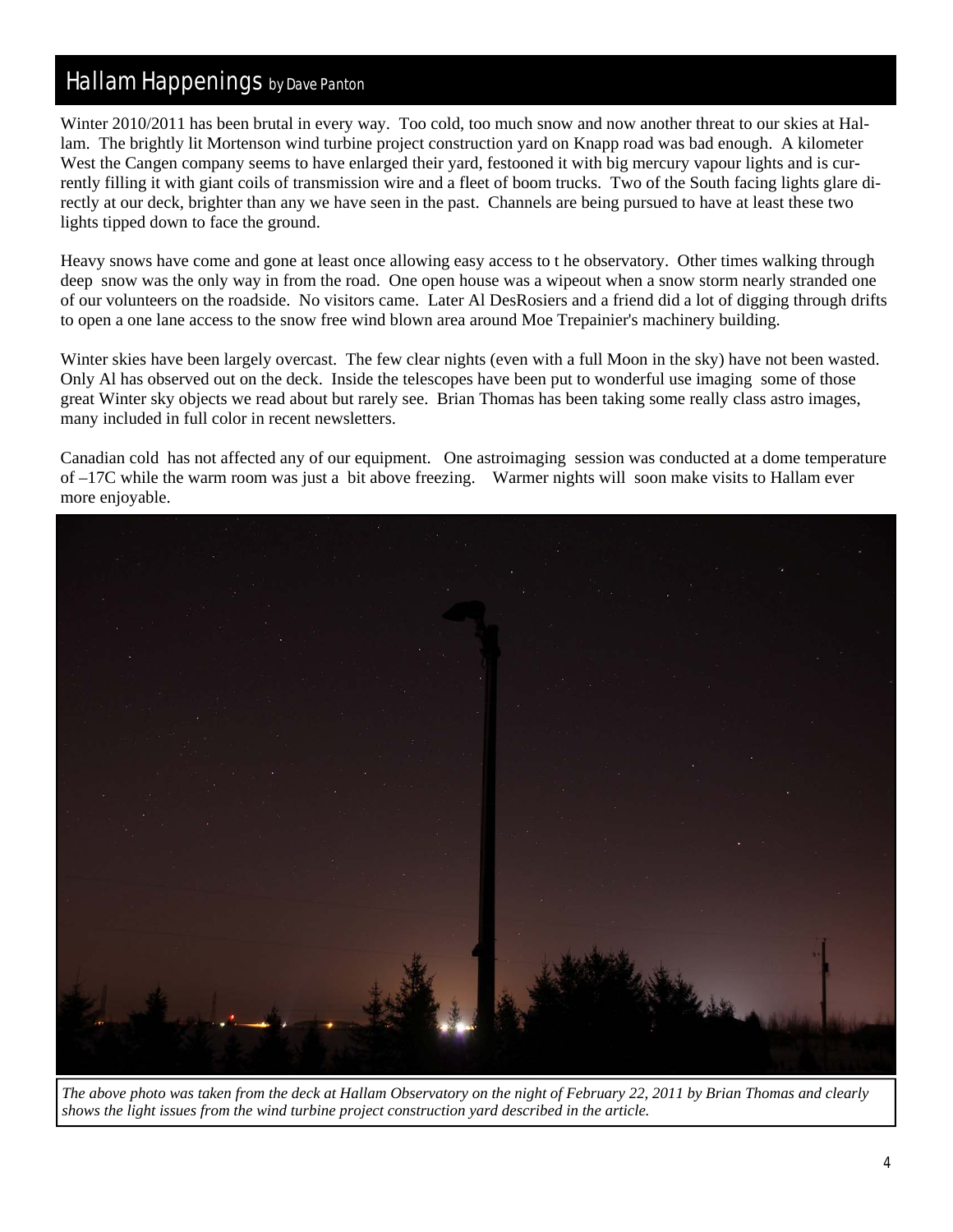From Philip Harrington's *Cosmic Challenge* 

 $'$  = arc minute,  $''$  = arc second

*Galaxies beyond M44* **(for a 10+ inch telescope)** The Beehive Cluster in Cancer has 2-3 galaxies in it visible to large scopes  $\&$ high magnification. *NGC 2647* at 15.1 mag. is 1' northeast of a 13th mag. star on the cluster's east flank, go out to a dark sky site to see if you can see a faint, round glow with two dim stars on each side. On the west side of M44, 8' east of 8th magnitude SAO 97973, is another circular glow, the tiny spiral galaxy *NGC 2624* at 14.6 mag. A very dim star is to the southwest of the 25" long galaxy, with the smaller, elliptical *NGC 2625* about 3' eastsoutheast.

*Leo Triplet* **(binoculars)** Leo has 3 galaxies ranging from mag. 10.3 to 9.7. *M65*, the faintest, is a type Sa spiral, with tight spiral arms, while brighter *M66* is type Sb, and structured more loosely. To find it, use 10x50s in good seeing, look 2 1/2 degrees southeast of Chertan (that marks the right angle of the triangle that forms the Lion's rear), watch half a field east of three 7th mag. stars for a faint smear of light just beneath a dim star. To the immediate west is M65. At the same magnitude as M66 is *NGC 3628*, a grayish smudge right above the others. A tripod helps view the central core & surrounding fuzz.

*M3* **(Naked-eye)** Find Arcturus in Bootes & draw a line 25 degrees northwest to Cor Caroli in the very dim constellation Canes

Venatici, below Ursa Major. The 6.2 mag. globular cluster *M3* is midway between them, 6 degrees east of 4 mag. Beta Comae. Binoculars help show the difference between the Messier cluster & the nearby bright star SAO 82944, if your eyes can't discern it well.

*The major satellites of Uranus* **(for a 10+ inch telescope)** Of its 27 moons, 4 are big enough to see in large scopes, but none are brighter than 14 mag. *Titania* is largest, and *Oberon* orbits farther, but is still under 1' from Uranus at all times. *Umbriel* & *Ariel* are extremely difficult to see as their orbits keep them closer to the planet, with the latter coming 15" away at most. *Uranus* is listed by the author as a naked-eye target, so try that while waiting for it to get closer to Earth, as the moons are harder to see now as a result. Also check online to see when they are farthest from the planet.

If you want a different challenge, team with amateurs around the globe to track the second *X-37* spaceplane, just launched earlier this month on its secret six-month mission. The first orbiter, launched last year, had an orbital inclination that took it nearly 40 degrees N & S over various regions of conflict. The current craft may perform similar reconnaissance as well as deploy satellites, with hobbyists likely to get some fix on its orbit in the next several weeks. Tracking X-37 consistently is very difficult, even for pros, but research how to find man-made objects and perhaps we can assist in opening the skies to observers even more.



Uranus and its moons by Massimo Torri. This is a 5'x4' crop from an original image which is a stacked of 33x30sec unguided exposures (16.5min in total) taken on Friday September 17, 2010 at around 11:30 p.m. Taken at the prime focus of a 10" Newtonian telescope f/4.7 using a unmodified Canon 450D. Three moons are clearly visible and Ariel was only about 4.5" away from Uranus and completely lost in the glare. This image also captured the faint glow of the core of two distant galaxies.

The Leo Triplet M65, M66 and NGC 3628 photographed from Hallam Observatory by Paul Pratt using his Canon 5D and the AT111.